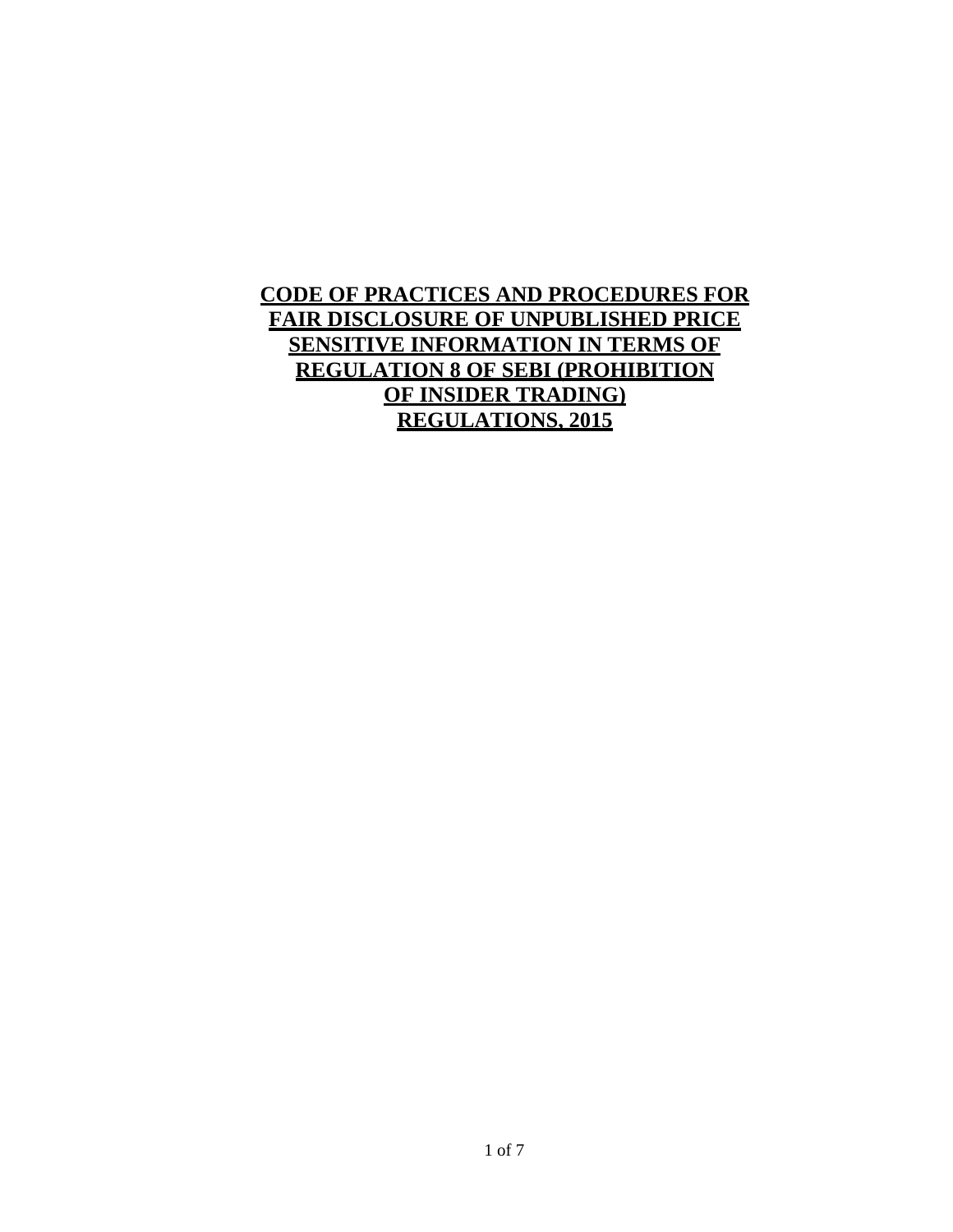| Approving Body:                                    | <b>Board of Directors</b>                    |
|----------------------------------------------------|----------------------------------------------|
| Original Issue Date:                               | April 16, 2015 effective from May 15,2015    |
| <b>Chief Investor</b><br><b>Relations officer:</b> | Mr. Manjeet Bijlani, Chief Financial Officer |
| Company Secretary:                                 | Ms. Akanksha Kandoi                          |
| <b>First Revision Date:</b>                        | April 1, 2019                                |
| <b>Second Revision Date:</b>                       | October 19, 2020                             |
| Version No.:                                       | 3                                            |
| Review Cycle                                       | Annually and as and when required.           |
| Last Reviewed by the<br>Board                      | April 29, 2021                               |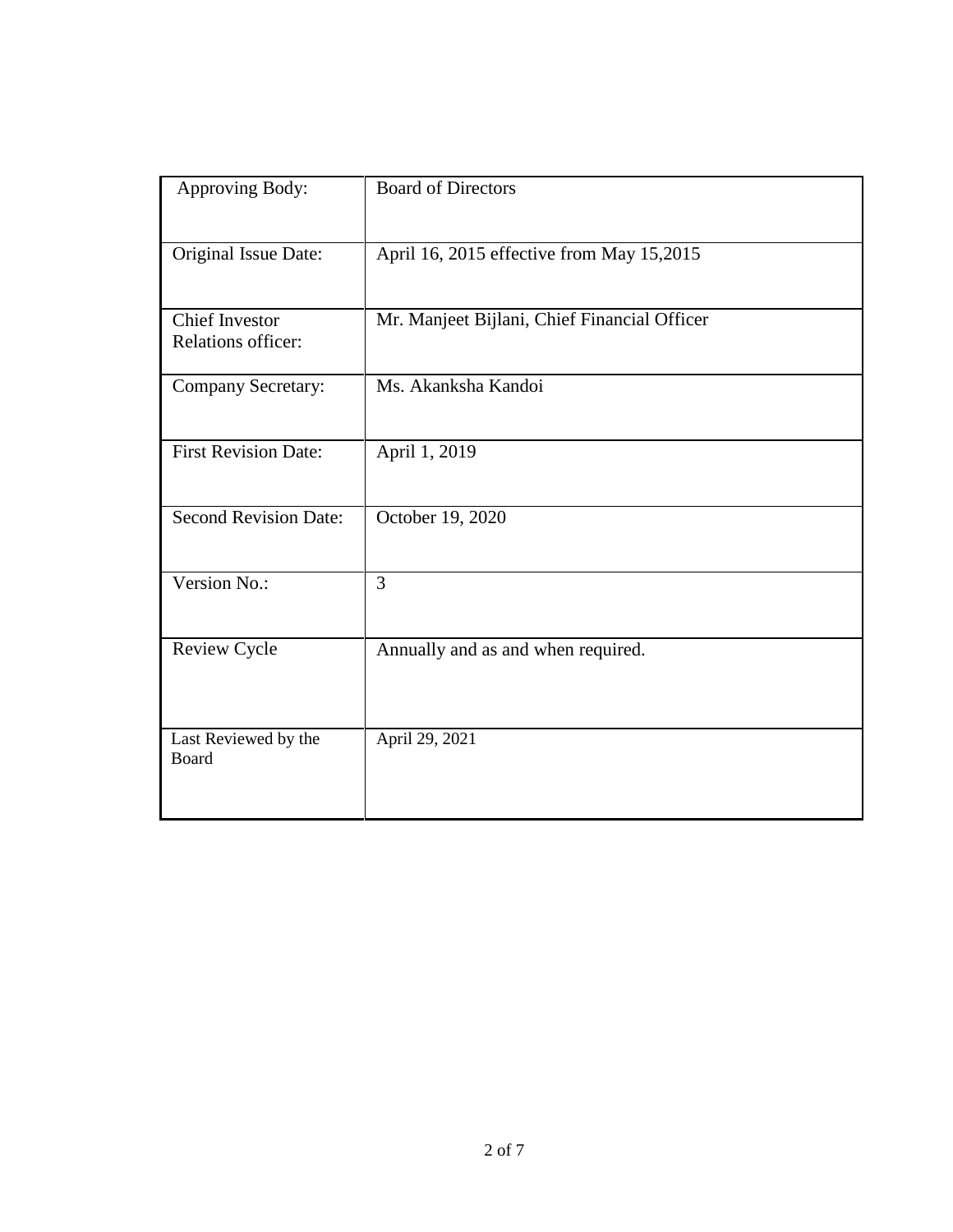# **I. PURPOSE:**

The Company is committed to making factual, accurate and a timely disclosure based on applicable legal and regulatory requirements, and in furtherance of the same, has formulated this Code of Practices and Procedures for Fair Disclosure of Unpublished Price Sensitive Information (the "**Code**").

The purpose of this Code is to formulate a stated framework and policy for fair disclosure of events and occurrences that could impact price discovery in the market for the Securities of HDFC Credila Financial Services Limited (the "**Company**") and clearly outline the procedures and practical guidelines that would be followed by the Company for consistent, transparent, regular and timely public disclosure and dissemination of Unpublished Price Sensitive Information or such other information as required under Regulation 30 of the SEBI (Listing Obligations and Disclosure Requirements) Regulations, 2015.

This Code is meant to enable all persons investing in the securities of the Company to have an equal and timely opportunity to access such information that may affect their investment decisions regarding the securities of the Company.

# **II. APPLICABILITY:**

This Code shall be applicable and binding on all the employees, directors and such other persons authorized to speak on behalf of the Company. This Code was formulated by the board on April 16, 2015. Pursuant to the notification of SEBI (Prohibition of Insider Trading) (Amendment) Regulations, 2018, the Code has been amended and reviewed by the Board on April 1, 2019.

This Code shall come into effect from April 1, 2019.

# **III. DEFINITIONS**

# **Unpublished Price Sensitive Information**

Unpublished Price Sensitive Information means any information, relating to the Company or its securities, directly or indirectly, that is not generally available and which upon becoming generally available is likely to materially affect the price of the securities of the Company and shall generally include but not be limited to information relating to the following:

- Financial results:
- Declaration of dividends (interim and final);
- Changes in capital structure;
- Mergers, de-mergers, acquisitions, delistings, disposals and expansion of business and such other transactions;
- Changes in key managerial personnel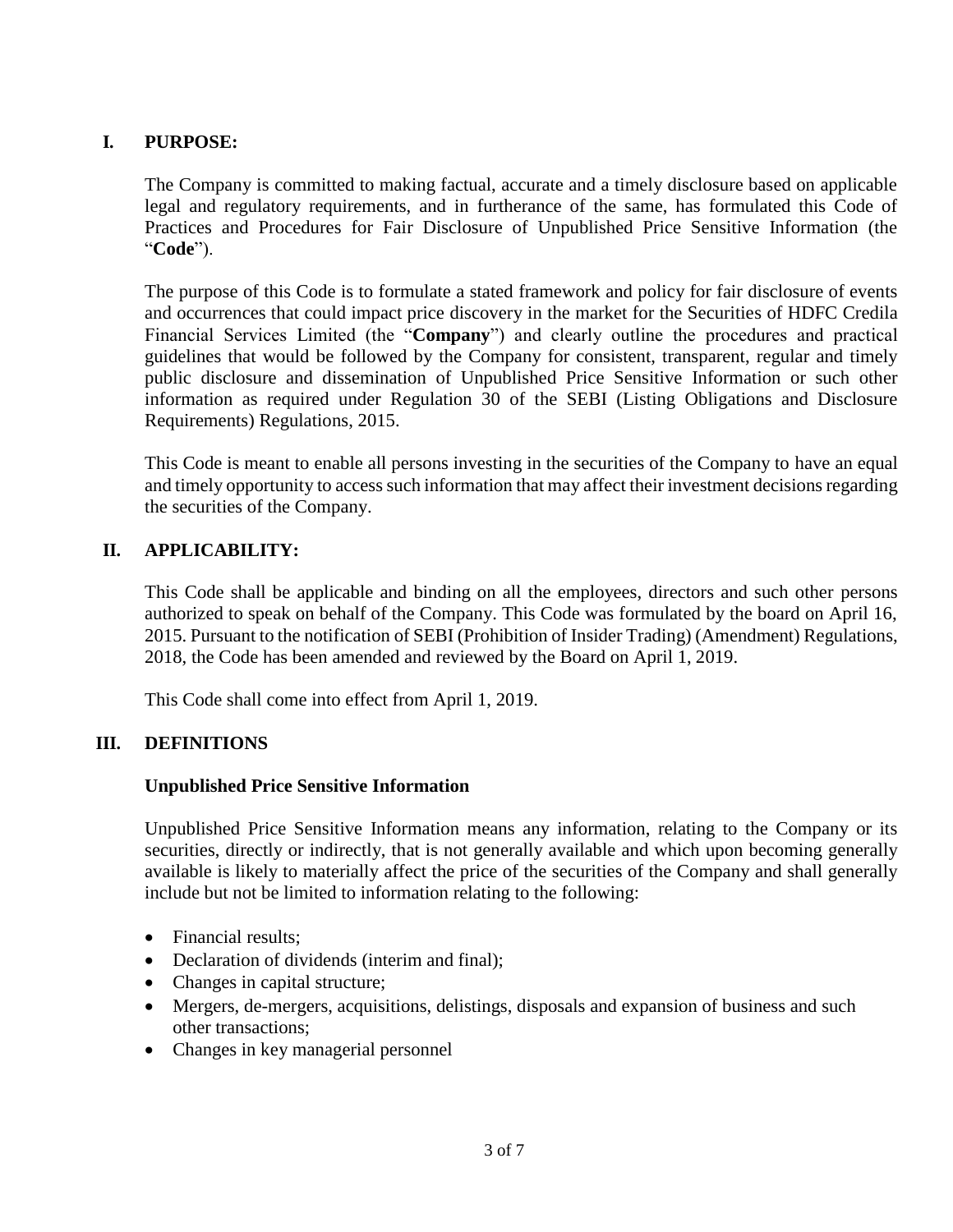**Explanation:** The term "*financial results*" shall include the quarterly/half yearly financial results of the Company

# **IV. CHIEF INVESTOR RELATIONS OFFICER**

CHIEF INVESTOR RELATIONS OFFICER means the officer of the Company who deals with dissemination of information and disclosure of (UPSI) in a fair and unbiased manner.

The Chief Financial Officer of the Company shall be deemed to be the Chief Investor Relations Officer of the Company. He shall along with the Company Secretary of the Company be responsible to deal with the dissemination and disclosure of Unpublished Price Sensitive Information.

# **V. DISCLOSURE OF UNPUBLISHED PRICE SENSITIVE INFORMATION**

The following principles shall be followed at all times in relation to any disclosure of Unpublished Price Sensitive Information at any forum pursuant to the requirements of the Code or applicable laws:

- The Company shall ensure that any Unpublished Price Sensitive Information is publicly disclosed in a prompt manner, once it is credible and a definitive decision has been arrived at in order to make such Unpublished Price Sensitive Information generally available.
- The Company shall ensure that all Unpublished Price Sensitive Information is uniformly and universally disseminated and selective disclosure is avoided.
- The Company shall ensure that any Unpublished Price Sensitive Information that gets disclosed selectively, inadvertently or otherwise, is promptly disseminated to the public through intimation to stock exchanges and/or via a press release to make such Unpublished Price Sensitive Information generally available.
- The Company must ensure that disclosures are corrected immediately if the Company is subsequently made aware that its earlier disclosure contained a material error or omission at the time it was given.

### **VI. PROCESS OF DISCLOSURE OF UNPUBLISHED PRICE SENSITIVEINFORMATION TO THE STOCK EXCHANGES**

- In case any functional head becomes aware of some Unpublished Price Sensitive Information, the said functional head should promptly intimate any one of the whole-time directors. All Unpublished Price Sensitive Information directly received by any employee should immediately be reported to the head of department or any one of the whole-time directors.
- The whole-time directors in consultation with the CIRO and/or the company secretary would then determine whether the Unpublished Price Sensitive Information requires disclosure to the stock exchanges. Thereafter, the company secretary and the CIRO with the help of the concerned functional head / whole-time directors will prepare the content of the disclosure and determine the timing of the disclosure. The CIRO and/ or the company secretary will then disclose the said Unpublished Price Sensitive Information to the stock exchanges. The CIRO shall ensure that the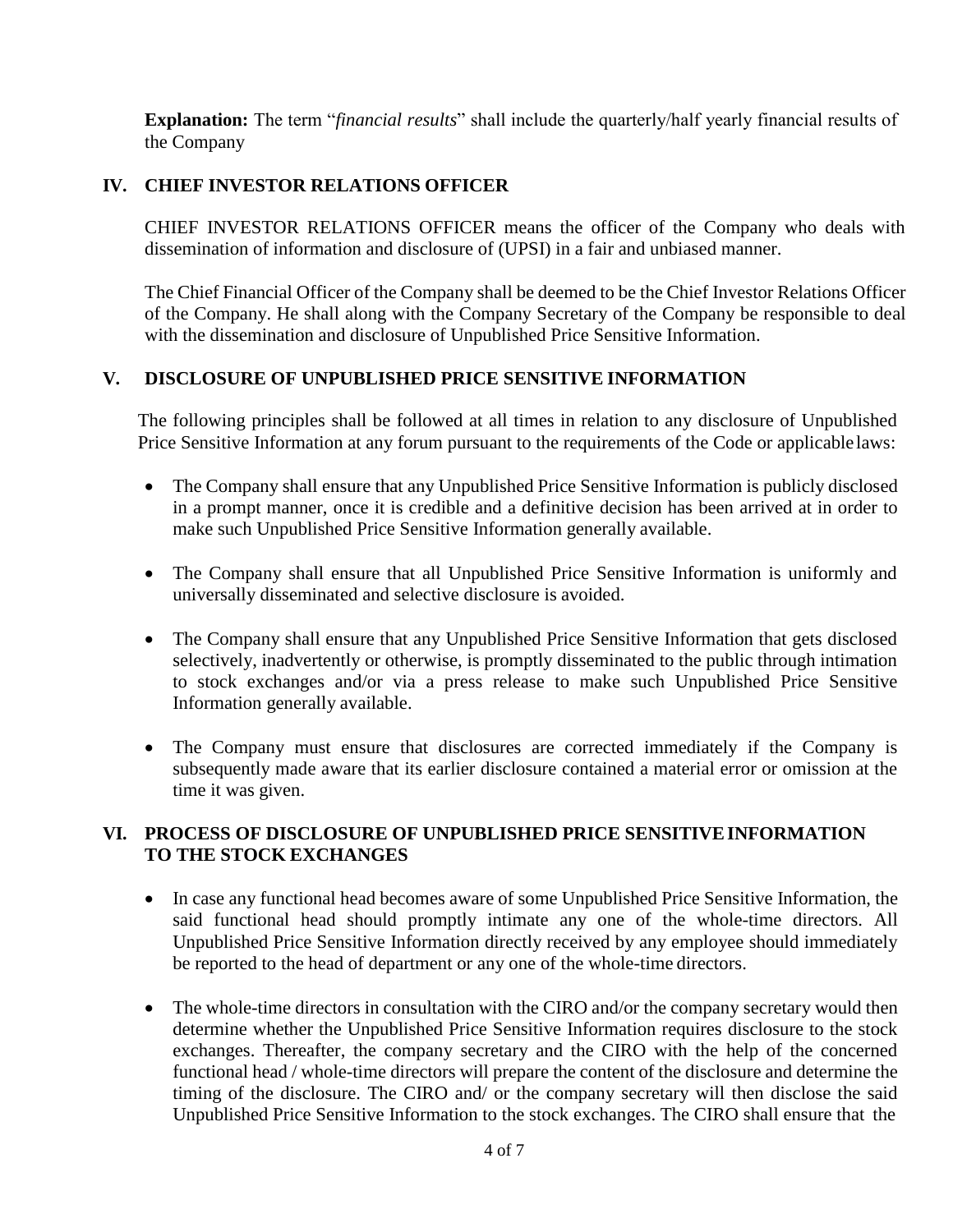said Unpublished Price Sensitive Information is subsequently properly disseminated to the public as may be deemed necessary, including by way of placing on the website of the Company, as appropriate.

# **VII. DELAY IN DISCLOSING UNPUBLISHED PRICE SENSITIVE INFORMATION**

Under certain circumstances where the Unpublished Price Sensitive Information is not finalized or a definitive decision has not been taken, the Company may keep such Unpublished Price Sensitive Information confidential till such time that the Company is certain that such Unpublished Price Sensitive Information is concrete and credible and could have an impact on price discovery of its securities in the market.

The whole-time directors shall be responsible for determining when it would not be feasible for the Company to make an immediate disclosure of Unpublished Price Sensitive Information.

# **VIII. UNPUBLISHED PRICE SENSITIVE INFORMATION TO BE SHARED ON A NEED- TO-KNOW BASIS**

Employees and directors shall not discuss matters or developments pertaining to the Company which in any way relate to, or may constitute, Unpublished Price Sensitive Information with any other persons, excluding such persons to whom any part of the Unpublished Price Sensitive Information may be required to be disclosed in furtherance of legitimate purposes, performance of his or her duties or discharge of legal obligations in accordance with the provisions of the Code of Conduct for Prohibition of Insider Trading or applicable laws. However, the employees and directors shall ensure that any such Unpublished Price Sensitive Information that is shared with other persons is only done on a need-to-know basis.

**Explanation:** The term "*need-to-know basis*" shall mean that Unpublished Price Sensitive Information should only be disclosed to/procured by such persons who need to share/need access to the Unpublished Price Sensitive Information in furtherance of legitimate purposes, performance of duties or discharge of legal obligations and whose possession of such Unpublished Price Sensitive Information will not give rise to a conflict of interest or amount to the misuse of such Unpublished Price Sensitive Information.

To prevent leakage of Unpublished Price Sensitive Information, employees and directors shall:

- Not discuss Unpublished Price Sensitive Information in public places where such Unpublished Price Sensitive Information may be overheard (for example, elevators, restaurants, airplanes, taxis, etc.) or participate in, host or link to internet chat rooms, online social networking sites, newsgroup discussions or bulletin boards which discuss matters pertaining to the Company's activities or its securities;
- Not carry, read or discard Unpublished Price Sensitive Information in an exposed manner in public places;
- Not discuss Unpublished Price Sensitive Information with any other persons, except as required in furtherance of legitimate purposes, performance of his or her duties or discharge of legal obligations;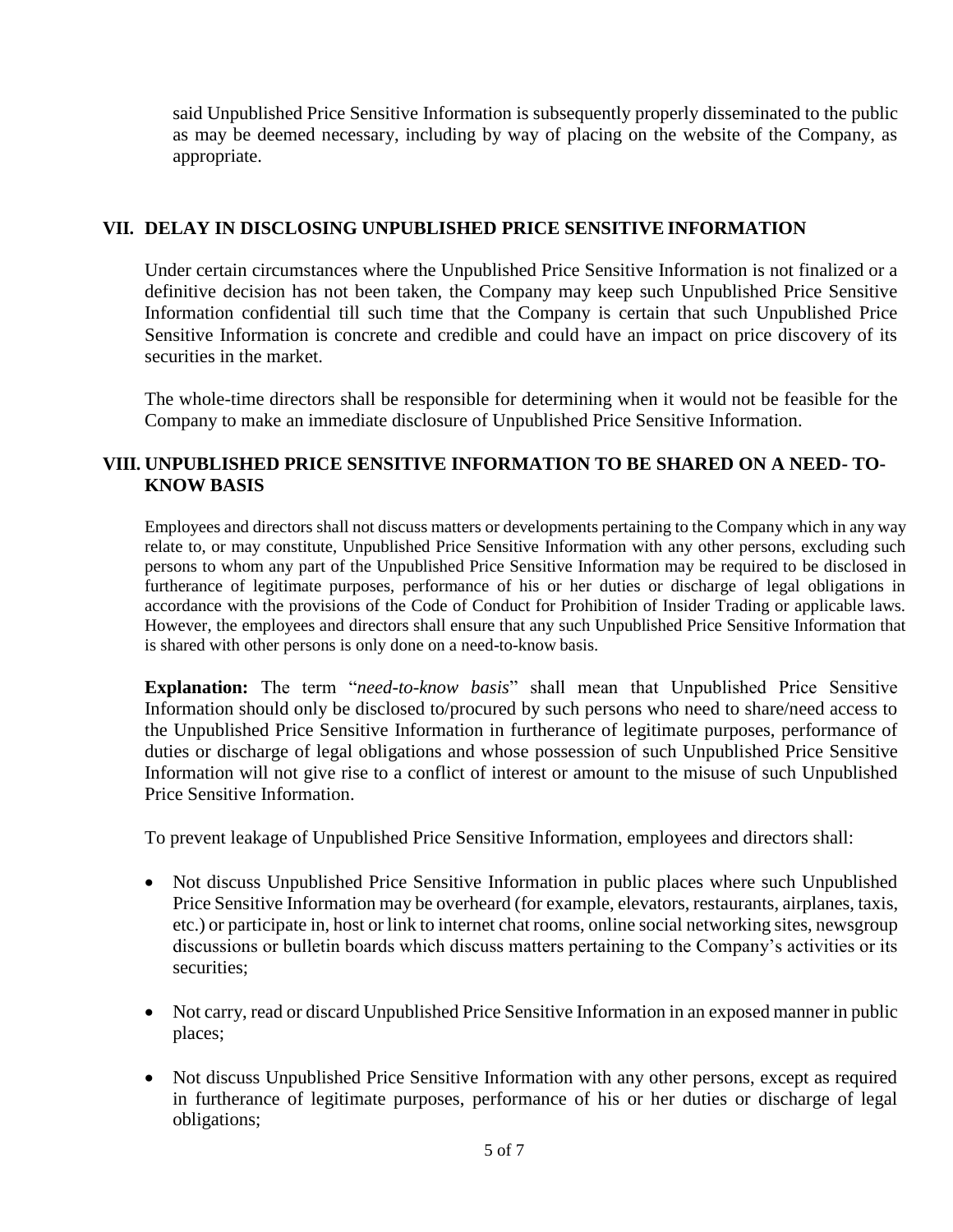- Advise, at the commencement of any meeting where Unpublished Price Sensitive Information is likely to be discussed, the other attendees of such meeting, that they must not divulge the Unpublished Price Sensitive Information; and
- Ensure that the sharing of Unpublished Price Sensitive Information, wherever required, is done by way of the Company's email system on a secured file-sharing platform within the Company's internal network. The passwords of protected files shall be sent via a separate official email or SMS to safeguard the confidentiality of the information.
- Ensure that subsequent queries/ clarifications shall be responded to by way of official e-mail, meetings, over the phone (including SMS) but shall be addressed only to concerned persons. Communication which entails Unpublished Price Sensitive Information via WhatsApp or other social networking applications shall not be used.

The Company shall ensure that all Employees handling Unpublished Price Sensitive Information are cautioned to share such Unpublished Price Sensitive Information with other persons only on a needto- know basis.

# **IX. UNINTENTIONAL/INADVERTENT DISCLOSURE OF UNPUBLISHED PRICE SENSITIVE INFORMATION**

In the event that the Company makes an unintentional or selective disclosure of Unpublished Price Sensitive Information or any disclosure of Unpublished Price Sensitive Information that is not in accordance with the provisions of this Code, it shall forthwith take steps to ensure that such Unpublished Price Sensitive Information is disclosed to the stock exchanges immediately.

Further, if an employee becomes aware that there has been any inadvertent disclosure of Unpublished Price Sensitive Information, he or she should immediately contact the head of department or any whole- time director, who in consultation with the CIRO and/or the company secretary, shall consider the matter and take appropriate steps.

# **X. POLICY FOR DETERMINATION OF LEGITIMATE PURPOSES**

Any Unpublished Price Sensitive Information shall only be shared in furtherance of legitimate purpose(s), performance of duties or discharge of legal obligations. The term "legitimate purposes" shall be construed in accordance with the following principles:

- Sharing of Unpublished Price Sensitive Information in the ordinary course of business by any employee, insider, or by any authorized person with existing or proposed partners, lenders, customers, suppliers, merchant bankers, legal advisors, auditors, insolvency professionals or other advisors or consultants.
- Sharing of Unpublished Price Sensitive Information for any other genuine or reasonable purpose as may be determined by the whole-time directors or CIRO or Company Secretary.
- Sharing of Unpublished Price Sensitive Information with a court of law or any governmental authority or a regulatory body on the basis of any order issued bythem.